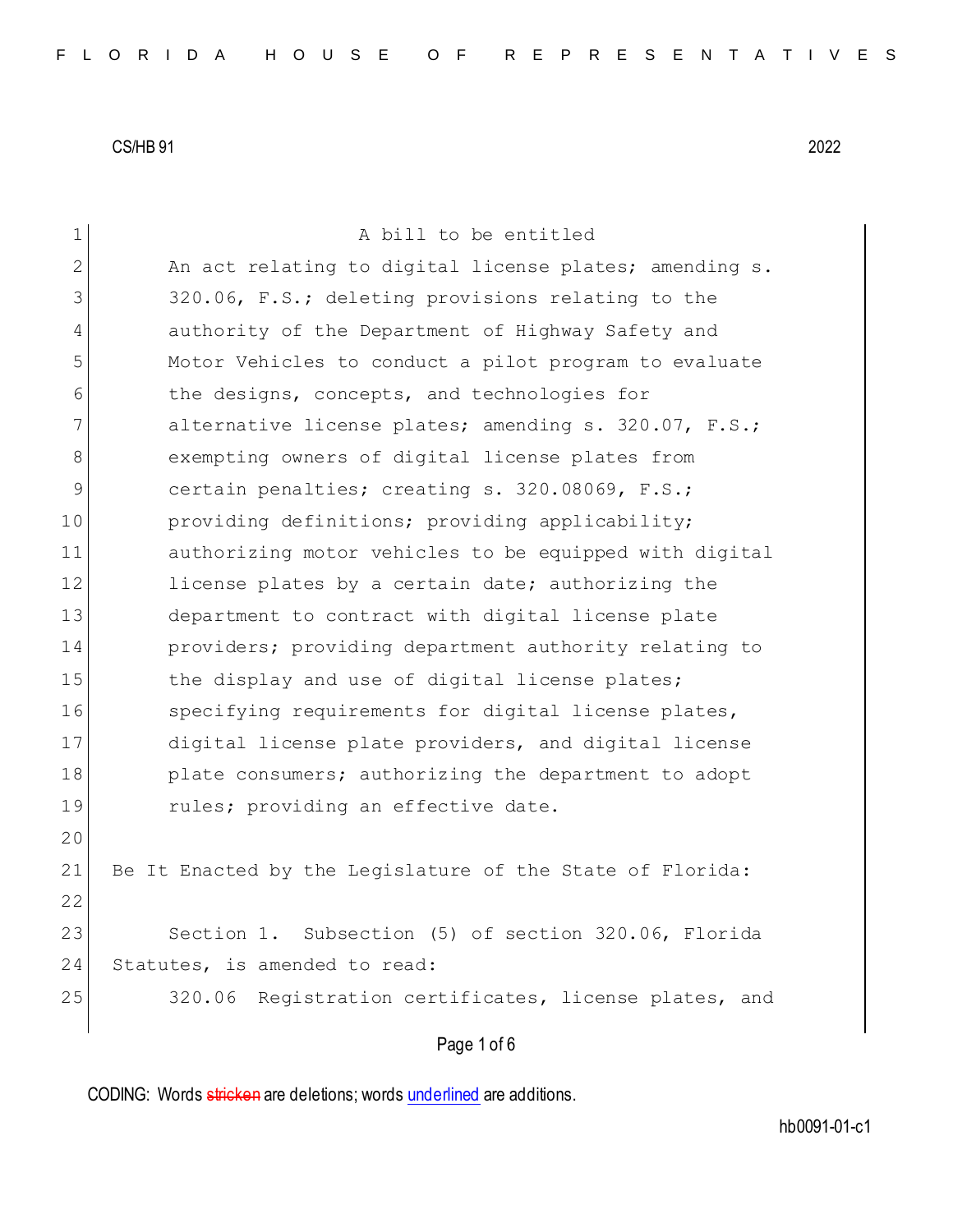| 26 | validation stickers generally.-                                  |
|----|------------------------------------------------------------------|
| 27 | (5) The department may conduct a pilot program to evaluate       |
| 28 | the designs, concepts, and technologies for alternative license  |
| 29 | plates. For purposes of the pilot program, the department shall  |
| 30 | investigate the feasibility and use of alternative license plate |
| 31 | technologies and the long-term cost impact to the consumer. The  |
| 32 | pilot program shall be limited to license plates that are used   |
| 33 | on government-owned motor vehicles as described in s. 320.0655.  |
| 34 | Such license plates are exempt from the requirements in          |
| 35 | paragraph (3) (a).                                               |
| 36 | Section 2. Subsection (7) is added to section 320.07,            |
| 37 | Florida Statutes, to read:                                       |
| 38 | 320.07 Expiration of registration; renewal required;             |
| 39 | penalties.-                                                      |
| 40 | (7) An owner of a digital license plate as described in s.       |
| 41 | 320.08069 is not subject to the penalties in this section for    |
| 42 | failure to display a validation sticker if the vehicle was       |
| 43 | operated in compliance with this chapter and any rules adopted   |
| 44 | by the department governing the placement of digital license     |
| 45 | plates and registration renewal.                                 |
| 46 | Section 3. Section 320.08069, Florida Statutes, is created       |
| 47 | to read:                                                         |
| 48 | 320.08069 Digital license plates.-                               |
| 49 | DEFINITIONS. - As used in this section, the term:<br>(1)         |
| 50 | "Digital license plate" means an electronic display<br>(a)       |
|    | Page 2 of 6                                                      |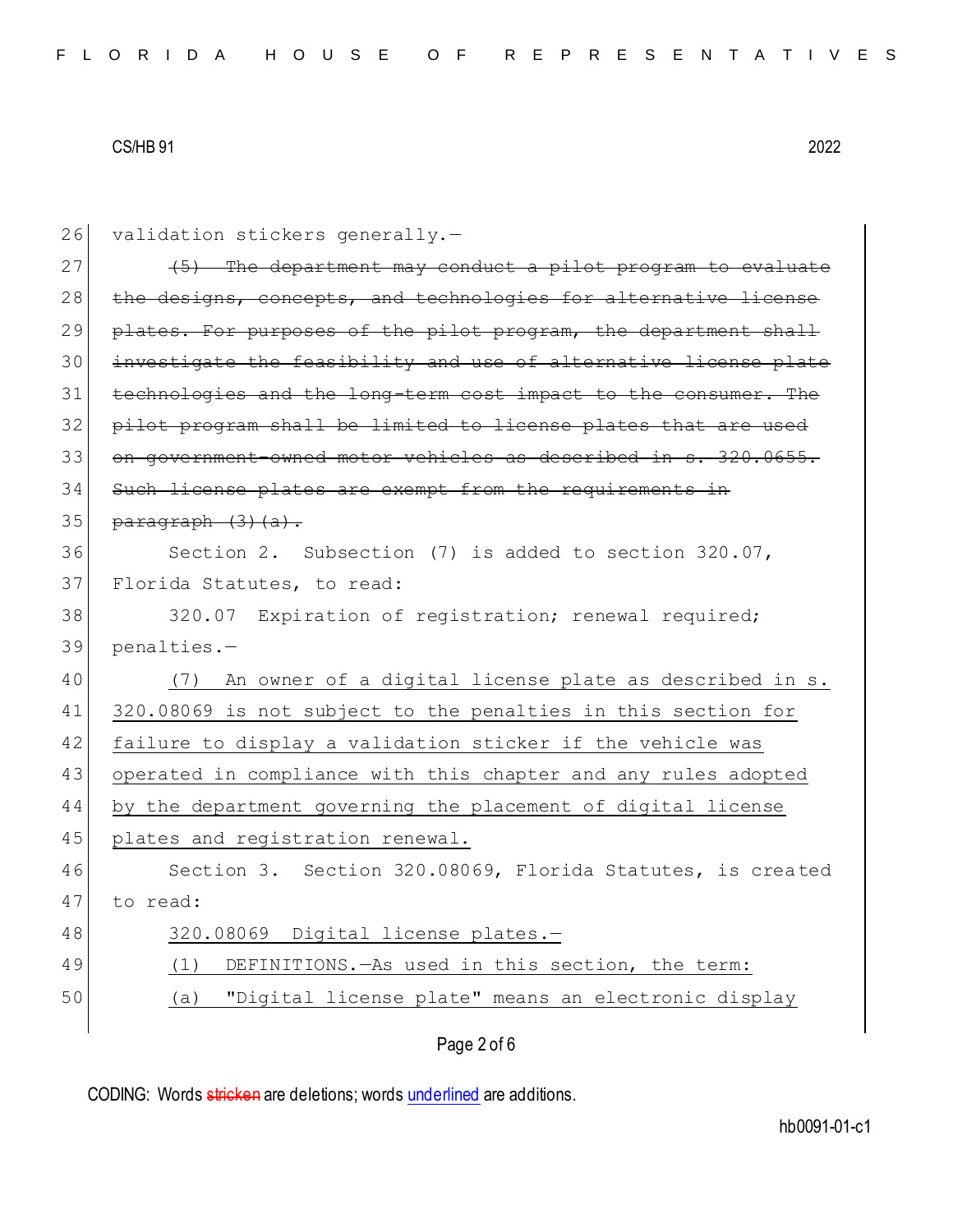| 51 | that:                                                            |
|----|------------------------------------------------------------------|
| 52 | 1. Is designed to display the information required in this       |
| 53 | chapter to be included on a physical license plate;              |
| 54 | Is designed to be placed on a motor vehicle registered<br>2.     |
| 55 | under this chapter in lieu of a physical license plate; and      |
| 56 | 3. Has been determined by the Department of Transportation       |
| 57 | to have a display that is readable by current automated license  |
| 58 | plate recognition hardware and software.                         |
| 59 | (b) "Digital license plate provider" means a person or an        |
| 60 | entity engaged in the business of providing digital license      |
| 61 | plate hardware and services to motor vehicle owners.             |
| 62 | APPLICABILITY.-Except as otherwise provided in this<br>(2)       |
| 63 | section or a rule adopted under this section, a digital license  |
| 64 | plate issued under this section is subject to the laws of this   |
| 65 | state applicable to a physical license plate. However, digital   |
| 66 | license plates issued under this section are exempt from s.      |
| 67 | $320.06(3)(a)$ .                                                 |
| 68 | (3) DIGITAL LICENSE PLATE ISSUANCE.-                             |
| 69 | (a) By October 1, 2023, the department shall allow a motor       |
| 70 | vehicle registered under this chapter to be equipped with a      |
| 71 | digital license plate in lieu of a physical license plate issued |
| 72 | under s. 320.06 pursuant to a contract entered into by the       |
| 73 | department and a digital license plate provider under paragraph  |
| 74 | (b). However, the purchaser of a digital license plate must      |
| 75 | first obtain a physical license plate from the department before |
|    |                                                                  |

Page 3 of 6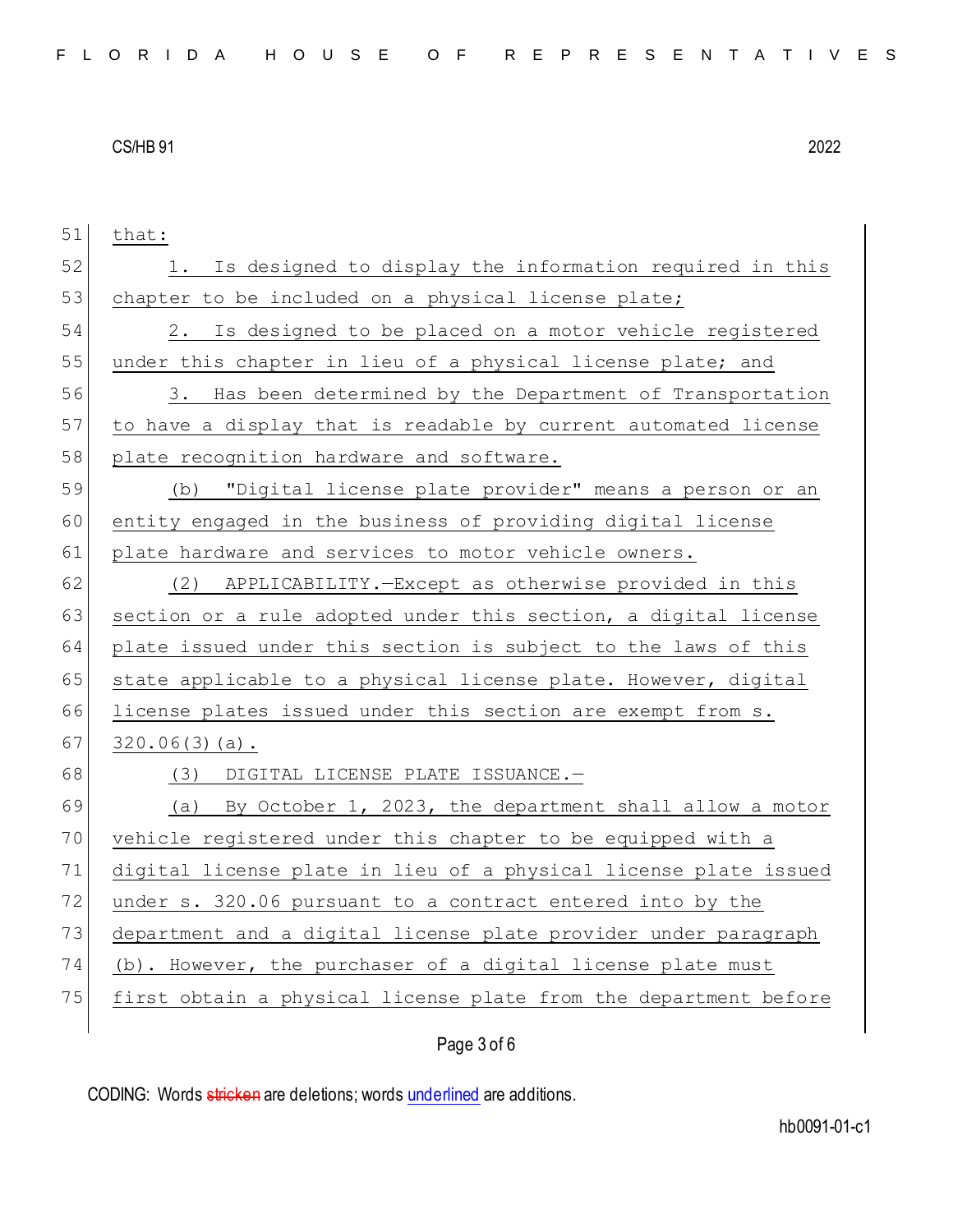| 76  | obtaining a digital license plate from a digital license plate   |
|-----|------------------------------------------------------------------|
| 77  | provider.                                                        |
| 78  | The department may contract with digital license plate<br>(b)    |
| 79  | providers for the issuance of digital license plates, including  |
| 80  | any services related to the issuance of digital license plates.  |
| 81  | The contract must include provisions governing the protection of |
| 82  | personal and motor vehicle registration data, including          |
| 83  | geolocation data, obtained by a digital license plate provider   |
| 84  | in the performance of its services.                              |
| 85  | (c) The department may authorize the display of the motor        |
| 86  | vehicle's validation on each digital license plate in lieu of    |
| 87  | the validation sticker. The validation must display the owner's  |
| 88  | birth month, the license plate number, and the year of           |
| 89  | expiration or appropriate renewal period if the owner is not a   |
| 90  | natural person. The validation must be displayed in the upper    |
| 91  | right corner of the digital license plate.                       |
| 92  | (d) The department may authorize the use of a digital            |
| 93  | license plate for electronic toll collection, if such use has    |
| 94  | been approved by the Department of Transportation or other       |
| 95  | appropriate tolling authority, or to display a parking permit.   |
| 96  | (e) The department may establish procedures for displaying       |
| 97  | the following information on a digital license plate:            |
| 98  | 1. An emergency alert or other public safety alert issued        |
| 99  | by a governmental entity, including an alert pursuant to s.      |
| 100 | 937.021.                                                         |
|     |                                                                  |

# Page 4 of 6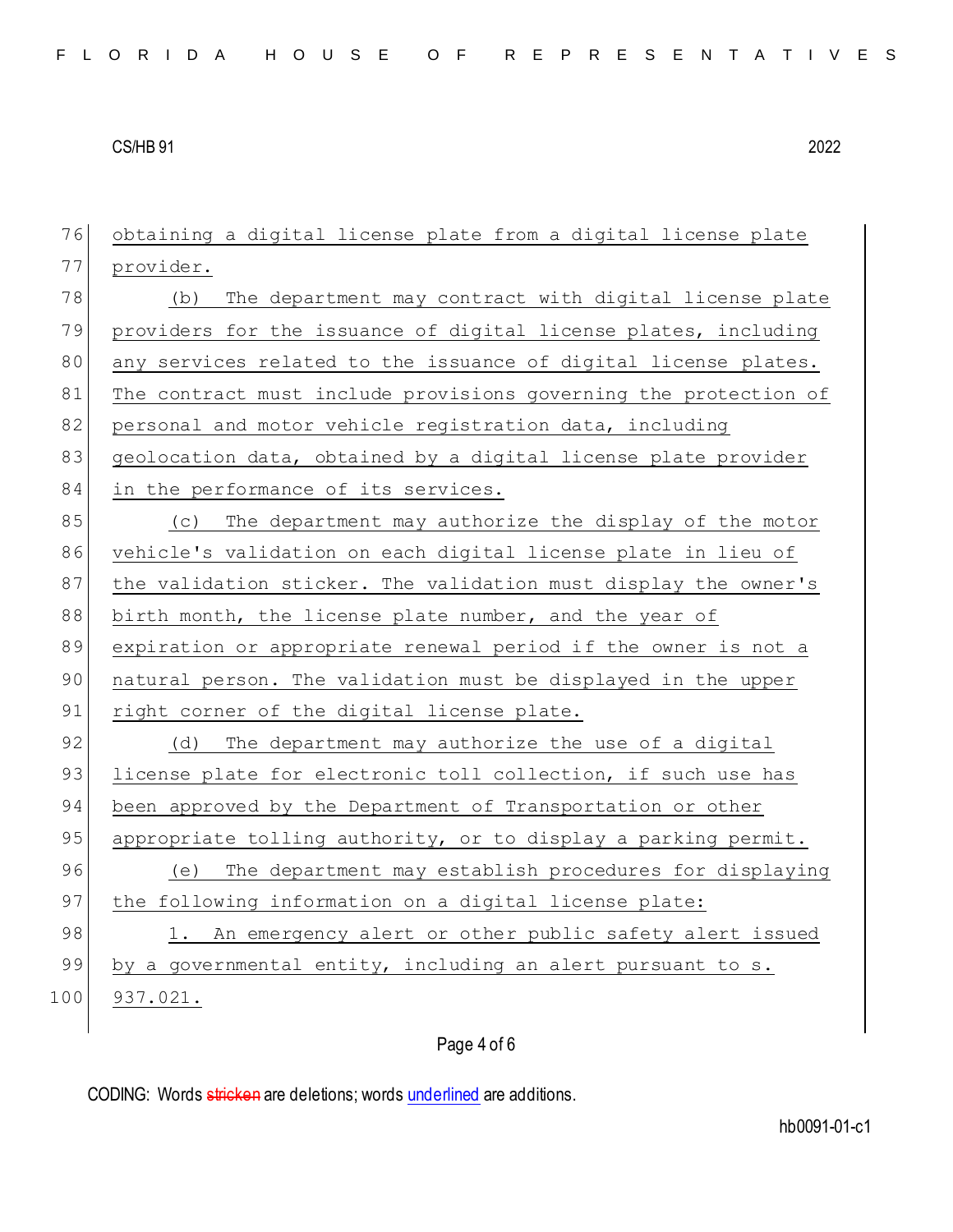101 2. Static logo displays, including unique displays for 102 fleet license plates as described in s. 320.0657 and digital 103 versions of specialty license plates as described in s. 104 320.08058, special license plates for military service as 105 authorized in s. 320.089, and special license plates for the 106 Governor and federal and state legislators as authorized in s. 107 320.0807. 108 3. Other displays that the department, in consultation 109 with law enforcement agencies, determines are in the interest of 110 public safety. 111 (4) DIGITAL LICENSE PLATE REQUIREMENTS.—A digital license 112 plate issued under this section must: 113 (a) Meet the specifications and requirements adopted under 114 subsection (3). 115 (b) Include the same information required to be included 116 on a physical license plate and legibly display that information 117 at all times and in all light conditions. 118 (c) Have wireless connectivity capability. 119 (5) DIGITAL LICENSE PLATE PROVIDERS.—A digital license 120 plate provider with whom the department contracts shall: 121 (a) Maintain an inventory of digital license plates issued 122 in this state by the digital license plate provider. 123 (b) Make available a digital version of each specialty 124 license plate authorized by the department, pursuant to 125 procedures adopted by the department under paragraph  $(3)(e)$ .

Page 5 of 6

CODING: Words stricken are deletions; words underlined are additions.

hb0091-01-c1